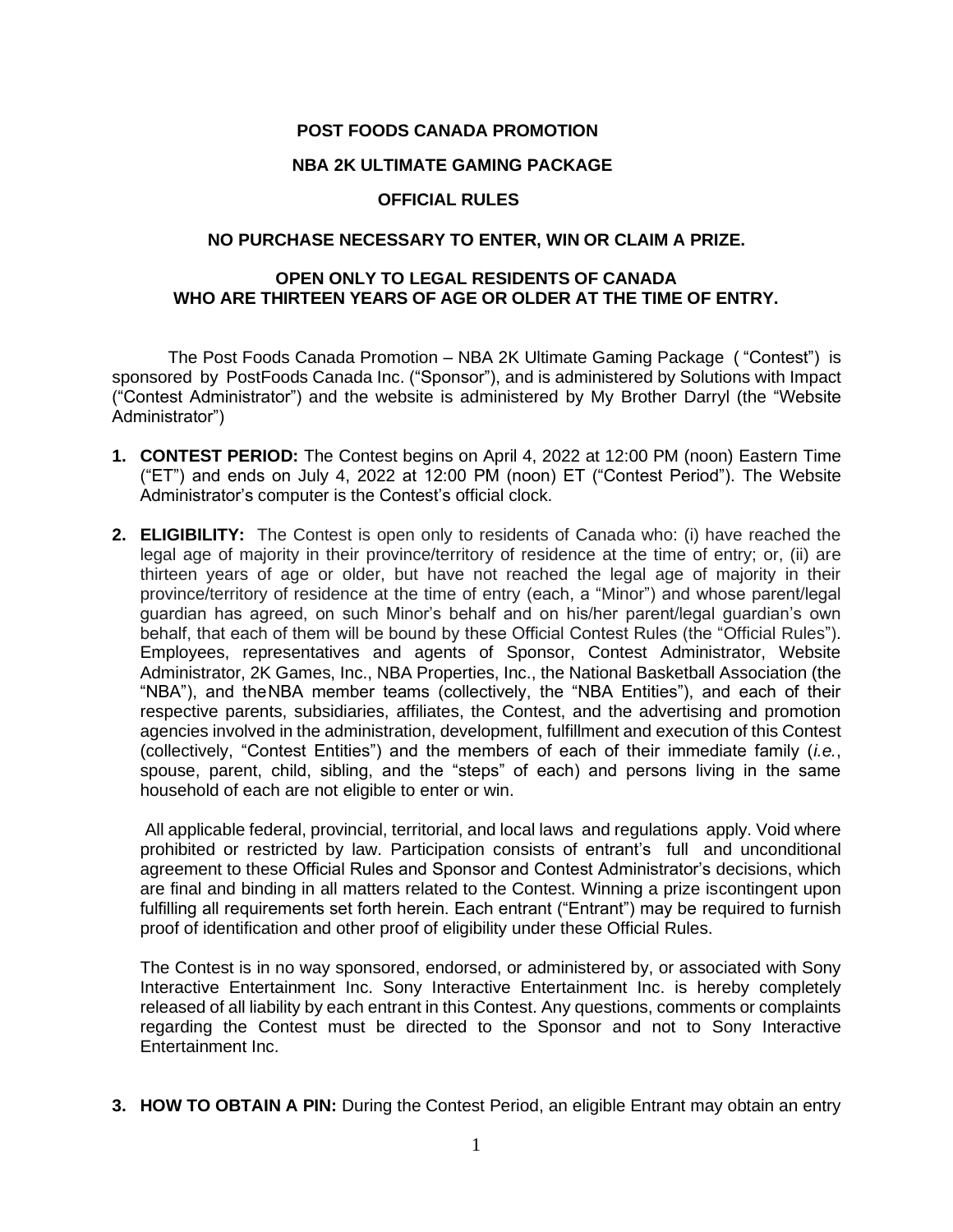PIN ("PIN") to enter the Contest using one (1) of the following two (2) methods:

- **A.** Purchase participating cereal product: During the Contest Period, Entrants may purchase a specially marked box of participating Post cereal products, available at participating retailers while supplies last, to obtain a unique PIN printed on the inside of the box. For a list of participating cereal products see Section 12 below. Each unique PIN may be used only one (1) time during the Contest Period.
- **B.** Without a Purchase Mail-In: To obtain a PIN (available while supplies last) without making a purchase, an eligible Entrant must legibly hand write his/her full first and last name, complete street address, age, and valid e-mail address and an original essay (minimum 100 words) on why they love Post cereals and mail it to: NBA 2K Ultimate Gaming Package Contest PIN Request, P.O Box 38100 Castlewood, Toronto, Ontario M5N 1B0. Limit of one (1) request per outer envelope bearing sufficient postage. Mail-in requests must be postmarked during the Contest Period and received by June 27, 2022 (the "Mail-In Deadline") to allow adequate time for processing. Contest Administrator will send one PIN by e-mail while supplies last to the e-mail address provided on each mail-in request received prior the Mail-In Deadline. Each Mail-in request will not be returned. Mail-in requests must be original and hand-written. No mechanical reproductions are allowed. Each unique PIN may be used only one (1) time during Contest Period.
- **4. HOW TO ENTER THE CONTEST**: During the Contest Period, an eligible entrant must visit [www.postconsumerbrands.ca/ultimategaming](http://www.postconsumerbrands.ca/ultimategaming) ("Website") and follow the on-screen prompts to enter the Contest. If it is the entrant's first visit to the Website, then he/she must complete and submit the registration form by providing the information requested by Sponsor which may include, but not be limited to: complete first and last name, address (P.O. Boxes are not permitted), daytime phone number, valid e-mail address, indication of acceptance of these Official Rules, and entrant must enter their PIN.

Should an entrant wish to enter multiple times, their contact information will appear upon the successful entry of their email address, and they will be required to enter a unique PIN.

Once you have submitted a unique and valid PIN legitimately obtained in accordance with these Official Rules, you will automatically be notified on-screen as to whether or not you are the eligible winner of a Prize (subject to verification). If your PIN is not a Winning PIN (as defined below), you are not eligible to win a Prize, and you will automatically be notified onscreen accordingly. If your PIN is a Winning PIN, you are eligible to win a Prize, and you will receive additional information on how to claim the Prize at the email address used to enter the Contest, as described in section 7 below.

LIMITS: There is no limit to the number of Entries per person during the Contest Period, provided each entry includes a unique PIN. Entrants can only use one (1) email address to enter the Contest. Use (or attempted use) of multiple names, identities, email addresses, and/or any automated, macro, script, robotic or other system(s) or program(s) to enter or otherwise participate in or disrupt this Contest is prohibited and is grounds for disqualification by the Sponsor.

All entries are subject to verification at any time. The Sponsor reserves the right, in its sole and absolute discretion, to require proof of identity and/or eligibility (in a form acceptable to the Sponsor – including, without limitation, government issued photo identification) to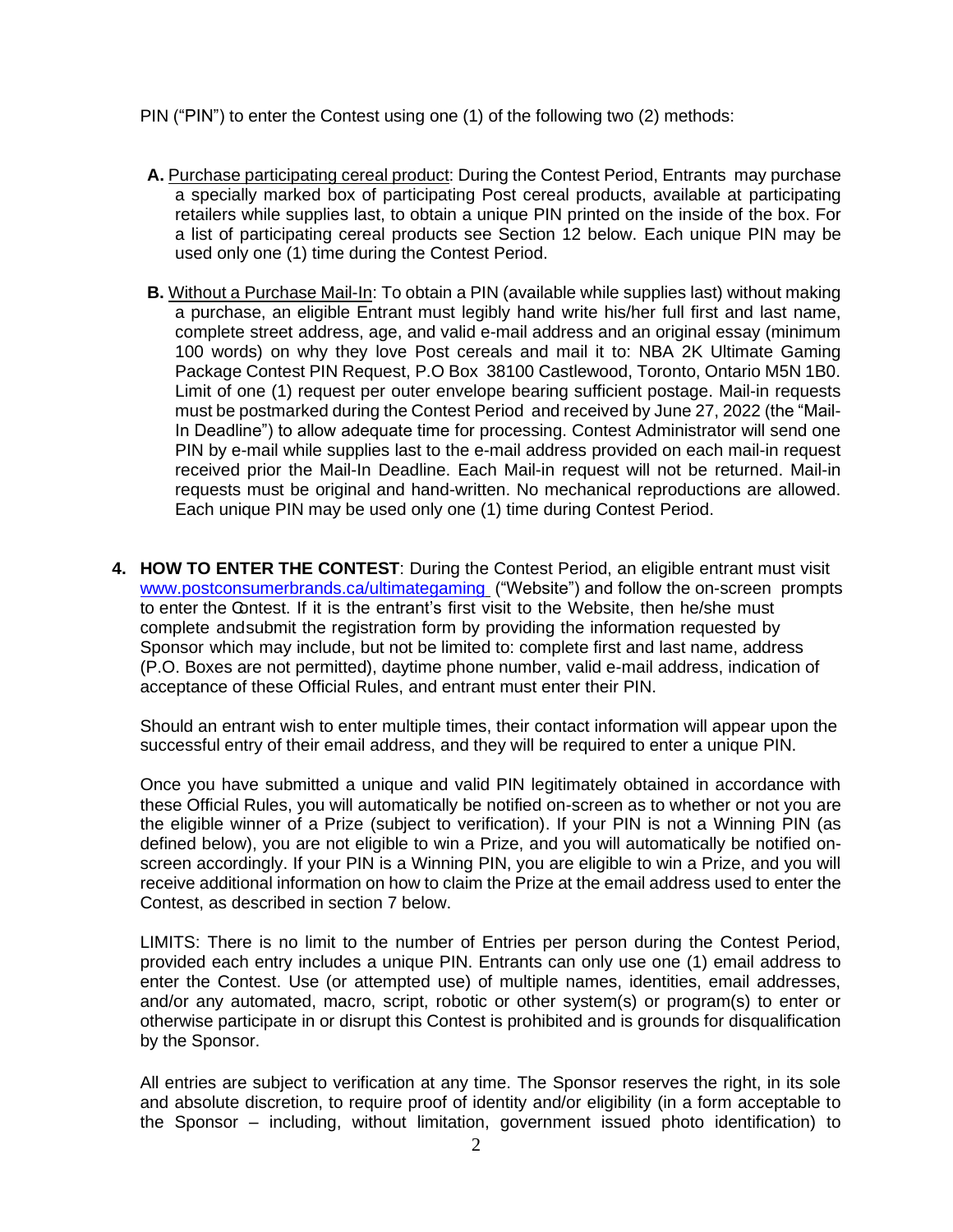participate in this Contest. Failure to provide such proof to the satisfaction of the Sponsor in a timely manner may result in disqualification.

In the event of a dispute as to the identity of an Entrant, the entry will be declared made by the primary account holder of the account associated with the e-mail address used. The "primary account holder" is the natural person assigned an e-mail address by an Internet access provider, online service provider or other organization responsible for assigning e- mail addresses for the domain associated with the submitted address. The potential winner may be required to show proof of being the e-mail address holder.

**IMPORTANT:** MESSAGE AND DATA RATES MAY APPLY IF AN ENTRANT ENTERS THE CONTEST ON HIS/HER MOBILE DEVICE. ENTRANTS SHOULD CONSULT THEIR WIRELESS PROVIDERS PRICING PLANS. MOBILE ENTRY IS NOT REQUIRED TO ENTER OR WIN THE PRIZE IN THIS CONTEST.

## **5. PRIZES**

There are two hundred fifty (250) prizes (each a "Prize" and collectively the "Prizes") available to be won, each consisting of an NBA 2K Ultimate Gaming Package. The approximative retail value of each Prize is \$900 CAD. Each Prize includes:

- 1 Sony PS5 Console
- 1 NBA 2K22 Video Game (Standard Edition) for PS5
- 1 Gaming Chair
- 1 Gaming Headset

Without limiting the generality of the foregoing, the following general conditions apply to each Prize: (i) the Prize must be accepted as awarded and is not transferable (no substitutions except at Sponsor's option); (ii) by accepting the Prize, the winner agrees to waive all recourse against the Released Parties (defined below) if the Prize thereof does not prove satisfactory; and,(iii) Sponsor reserves the right, in its sole and absolute discretion, to substitute a Prize or a component thereof with a prize of equal or greater value, including, without limitation, but at Sponsor's sole and absolute discretion, a cash award.

#### **6. WINNER SELECTION AND ODDS OF A WINNING:**

At the start of the Contest Period, there will be approximately 1,000,000 unique PINs available for distribution. Prior to the Contest start date, the Contest third-party prize payment provider will randomly select two hundred fifty (250) PINs to be eligible winning PINs (the "Winning PINs") from among all available PINs. The number of Prizes available to be won will decrease during the Contest Period as Prizes are awarded and claimed. If you enter a Winning PIN as part of the entry process, you will be eligible to win a Prize, subject to compliance with these Official Rules. After the end of the Contest Period, all unclaimed PINs will be void. If, at the end of the Contest Period, none of the pre-selected Winning PINs have been redeemed in accordance with these Official Rules, a random draw will take place on July 11, 2022 at 10:00 AM (ET) in Toronto, ON, by an independent contest organization from among all eligible entries submitted and received in accordance with these Official Rules and fifteen (15) Prizes will be awarded.

The odds of receiving a Winning PIN are 1:4,000. Limit 1 (one) prize per person/ household. In no event will more Prizes than are stated in these Official Rules be awarded. If, for any reason, more Prizes winning messages or notifications are sent (or more claims are received) than the number of Prizes offered, as set forth in these Official Rules, Sponsor reserves the right to award the intended number of Prizes through a random drawing from among all eligible Prize claims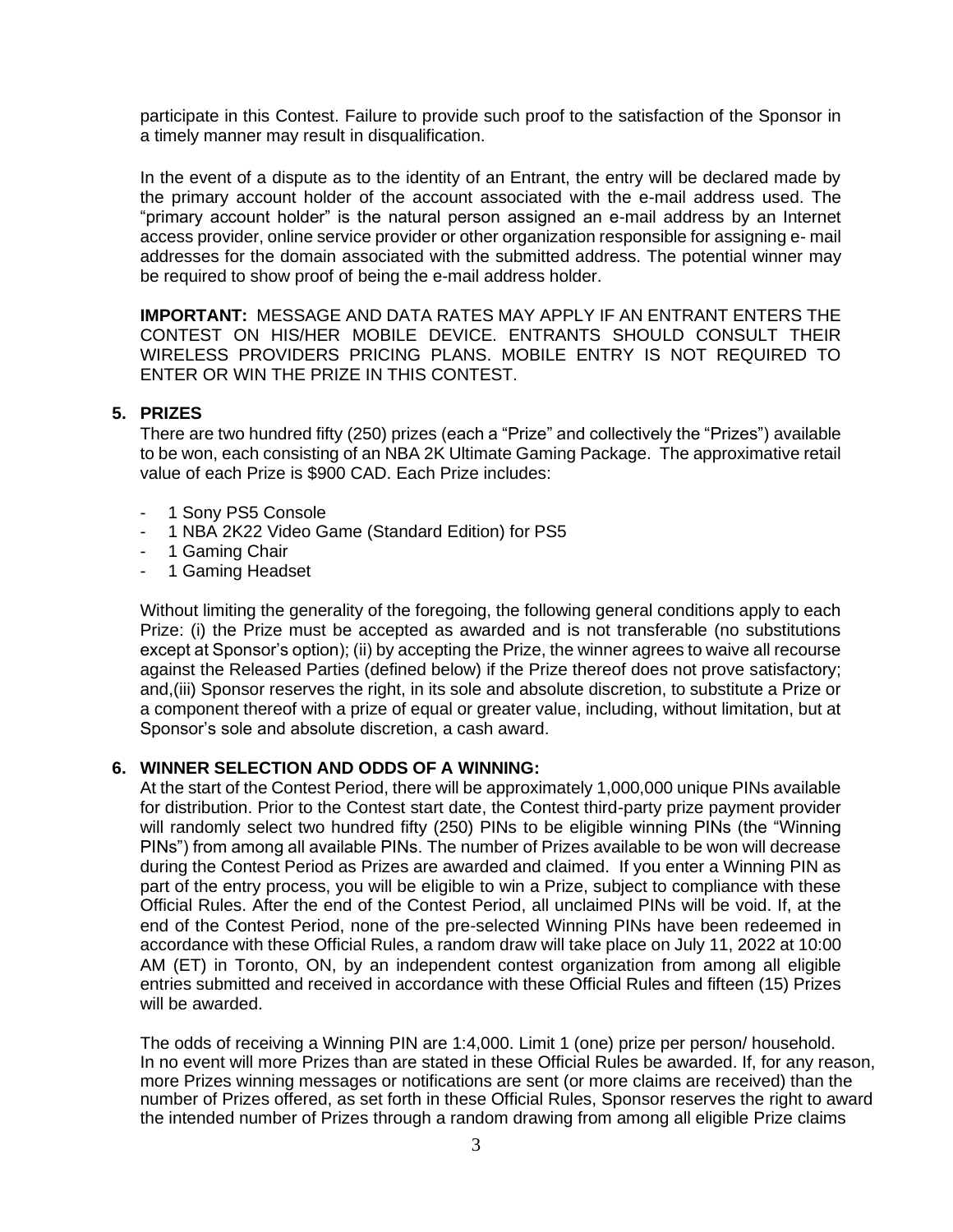received.

## **7. WINNER NOTIFICATION AND PRIZE CLAIM:**

If your PIN entered into the Contest is a Winning PIN, you will receive an email from the Contest Administrator at the email address you used to enter the Contest, with instructions on how to claim the Prize. To be declared a winner, each potential winner must answer correctly, without assistance ofany kind, whether mechanical or otherwise, a mathematical skill-testing question. Each potential winner will also be required to sign and return within the time-frame specified a Declaration and Release Form (the "Release Form") (and in the case of a Minor, have his/her parent or legal guardian sign), confirming compliance with the Official Rules, acceptance of the Prize as awarded, releasing the Contest Entities and each of their respective shareholders, directors, officers, employees, agents, representatives, governors, owners, distributors, retailers, successors and assigns (collectively, the "Released Parties") from any liability in connection with the Contest, the Prize, and authorizing the Contest Entities and their designees and assigns to use the winner's name, voice, city/province of residence, photos, video or film clips, and/or other visual likeness for advertising and/or trade purposes and/or for any other purpose in any media or format now or hereafter known without further compensation (financial or otherwise), permission or notification .

If a potential winner fails to correctly answer the skill-testing question, is found to beineligible, declines to accept the Prize, fails to return the Release Form within the time-frame provided or in the event that any prize confirmation or prize elements are returned undeliverable, the Prize will be forfeited and will not be awarded.

Three (3) attempts will be made to contact each potential winner at the email address and two (2) attempts at the phone number provided on their entry form between 9:00 AM and 5:00 PM ET during a period of seven (7) days following the entry of the Winning PIN. If an eligible entrant cannot be contacted within seven (7) days, by either email or phone, he/she will be considered to have forfeited the Prize and will be disqualified. The Sponsor will not be responsible for failed attempts to contact a potential winner.

**8. LIMITATION OF LIABILITY:** By participating in this Contest, Entrants agree that theReleased Parties are not responsible for any and all liabilities, including but not limited to lost, late, incomplete, stolen, illegible, misdirected, garbled, postage due, or undeliverable PINs, PIN requests or fulfilments, e-mail notifications or postal mail; or for any computer, telephone, satellite, cable, network, electronic or Internet hardware or software malfunctions, failures, connections or availability; or garbled, corrupt or jumbled transmissions, service provider/Internet/website accessibility, availability or traffic congestion; or any technical, mechanical, printing, or typographical or other error; or unauthorized human intervention; or such information. The Released Parties are not responsible for any incorrect or inaccurate information, whether caused by any website users, tampering, hacking or by any of the equipment or programming associated with or utilized in the Contest and assume no responsibility for any error, omission, interruption, deletion, defect, delay in operation or transmission, communications line failure, technical error, theft or destruction or unauthorized access to any Contest -related website(s). Released Parties are not responsible for any injury or damage, whether personal or property, to participants or to any person's computer or mobile device related to or resulting from participating in the Contest and/or accepting a prize. Released Parties shall not be responsible or liable for entries entered by any automated computer, program, mechanism, or device; or for entries that are late, forged, lost, misplaced, misdirected, tampered with, incomplete, deleted, damaged, garbled or otherwise not in compliance with the Official Rules, and all such entries will, at Sponsor's sole discretion, be disqualified.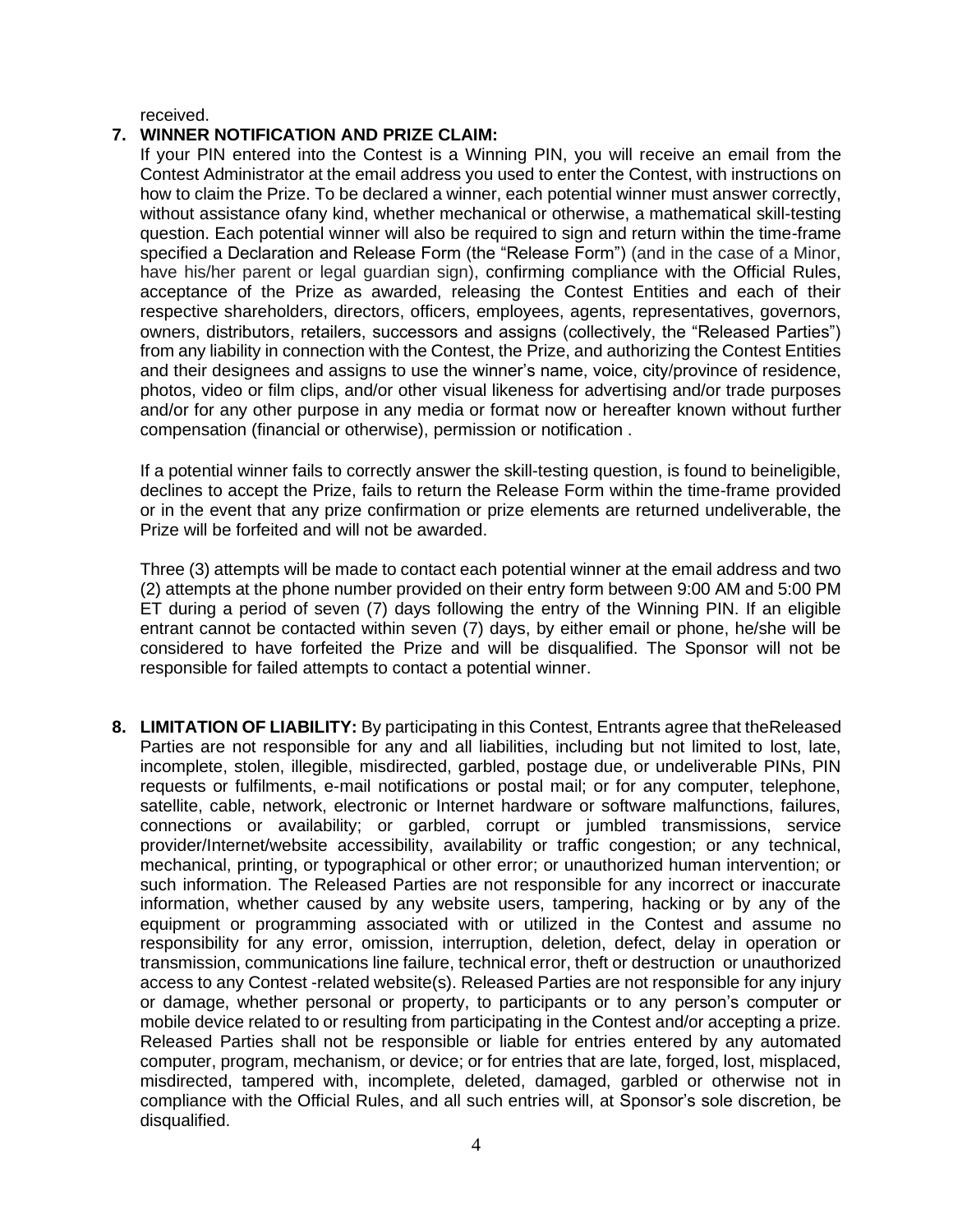If for any reason, Sponsor believes the Contest is not capable of running as planned, Sponsor reserves the right, at its sole discretion, subject to the approval of the Régie des alcools, des courses et des jeux in Quebec, to cancel, terminate, modify, or suspend the Contest and/or proceed with the Contest, including the selection of winners in a manner it deems fair and reasonable. If for any reason, including, but not limited to, an administrative, printing, production, computer, or other error or due to technical difficulties or incorrect announcements of any kind, more winning messages or Winning PINs are delivered or distributed than are intended to beawarded according to these Official Rules, the intended winners will be awarded in a random drawing from among all verified prize claims received for that prize. Notice of such cancelation, termination, or modification of the Contest shall be posted at [www.postconsumerbrands.ca/ultimategaming.](http://www.postconsumerbrands.ca/ultimategaming)

By entering the Contest and to the fullest extent permissible by law, each Entrant agrees: (i) to be bound by these Official Rules and by all applicable laws and by the decisions of Sponsor and the Contest Administrator which shall be binding and final; (ii) to waive any rights to claim ambiguity with respect to these Official Rules; (iii) to waive all of his/her rights to bring any claim, action or proceeding against any of the Released Parties in connection with the Contest; and (iv) to forever and irrevocably agree to release, defend, indemnify and hold harmless each of the Released Parties from any and all claims, lawsuits, judgments, causes of action, proceedings, demands, fines, penalties, liability, costs and expenses(including, without limitation, reasonable outside legal fees) that may arise in connectionwith: (a) the Contest, including, but not limited to, any Contest -related activity or element thereof, and the Entrant's entries, participation or inability to participate in the Contest; (b)the violation of any third-party privacy, personal, publicity or proprietary rights; (c) typographical or printing errors in these Official Rules or any Contest materials; (d) acceptance, receipt, delivery of, possession, defects in, use, non-use, misuse, inability to use, loss, damage, destruction, negligence or willful misconduct in connection with the useof any prize; (e) any interruptions in or postponement, cancellation or modification of the Contest; (f) human error; (g) incorrect or inaccurate transcription, receipt or transmission of an entry; (h) any technical malfunctions or unavailability of the Contest Website or any telephone network, computer system, computer online system, mobile device, computer timing and/or dating mechanism, computer equipment, software, or Internet service provider,or mail service utilized by any of the Released Parties or by an Entrant; and (j) interruptionor inability to access the Contest, or any other Contest -related websites or any online services via the Internet due to hardware or software compatibility problems.

WITHOUT LIMITING THE FOREGOING, EVERYTHING REGARDING THIS CONTEST, INCLUDING PRIZE COMPONENTS, ARE PROVIDED "AS IS" WITHOUT WARRANTY OF ANY KIND, EITHER EXPRESS OR IMPLIED, INCLUDING, BUT NOT LIMITED TO, THE IMPLIED WARRANTIES OF MERCHANTABILITY, FITNESS FOR A PARTICULAR PURPOSE OR NON-INFRINGEMENT. SOME JURISDICTIONS MAY NOT ALLOW THE LIMITATIONS OR EXCLUSIONS OF LIABILITY FOR INCIDENTAL OR CONSEQUENTIAL DAMAGES OR EXCLUSIONS OF IMPLIED WARRANTIES, THEREFORE SOME OF THE ABOVE LIMITATIONS OR EXCLUSIONS MAY NOT APPLY. Check local laws for any restrictions or limitations regarding these limitations or exclusions.

**9. DISPUTES**: As a condition of participating in this Contest, each Entrant agrees, to the fullest extent permissible by law: (1) under no circumstances will participant be permitted to obtain awards for, and hereby waives all rights to claim punitive, incidental and consequential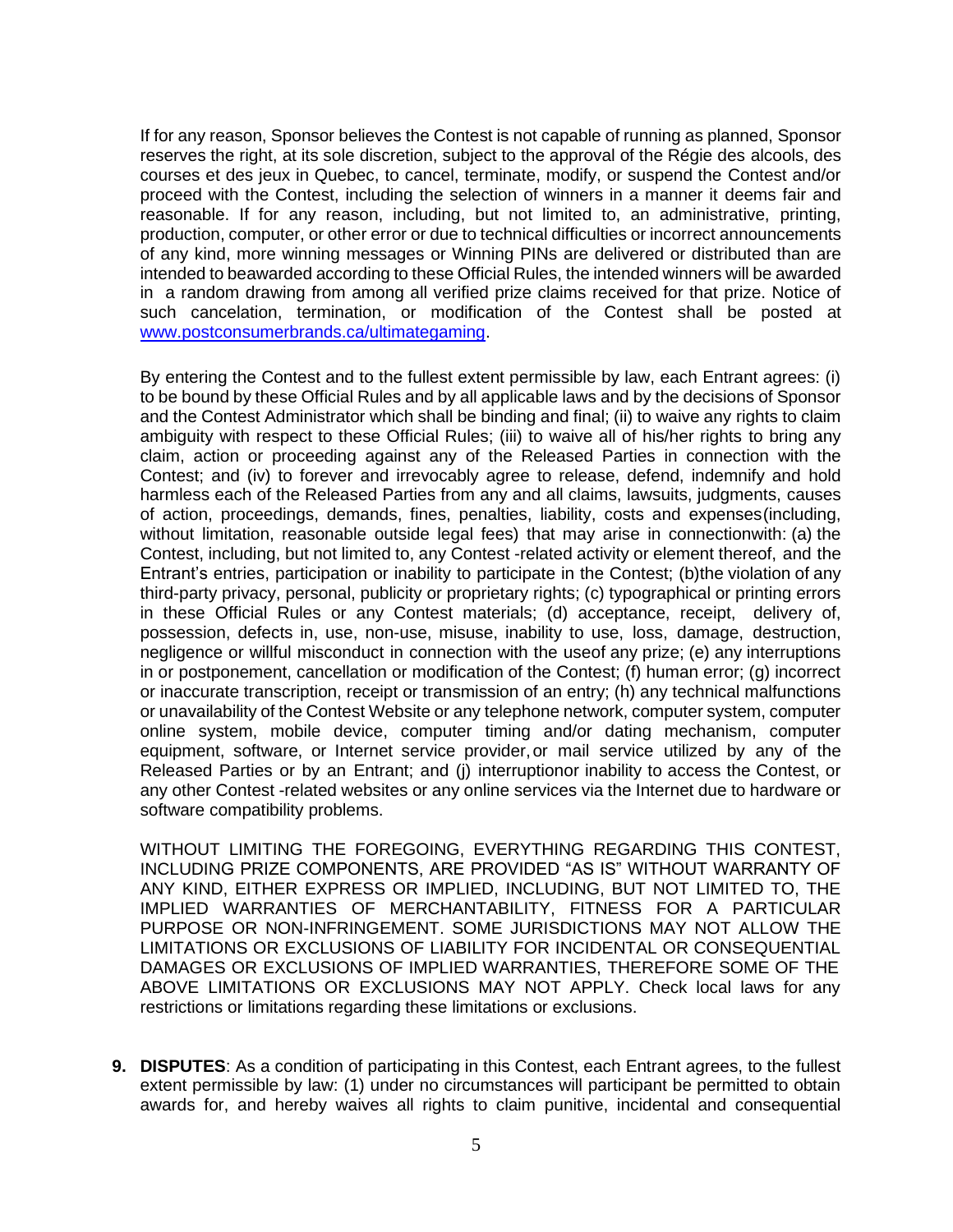damages, and any other damages, other than for actual out-of-pocket expenses as set forth in subsection 3 below, and any and all rights to have damages multiplied or otherwise increased; (2) this Contest is governed by the laws of the Province of Ontario, and the laws of Canada applicable therein without regard to its conflicts of law principles and any and all disputes, claims and causes of action arising out of or connected with this Contest or any Prize awarded, shall be resolved individually, without resort to any form of class action, and exclusively before a court of competent jurisdiction located within the city of Toronto; and, (3) all claims, judgments and awards shall be limited to actual out-of-pocket costs incurred in participating in this Contest and in no event will participant be entitled to receive legal fees, or any other costs; and (4) participant shall be bound by these Official Rules*.FOR RESIDENTS OF QUEBEC: ANY LITIGATION RESPECTING THE CONDUCT OR ORGANIZATION OF A PUBLICITY CONTEST MAY BE SUBMITTED TO THE RÉGIE DES ALCOOLS, DES COURSES ET DES JEUX FOR A RULING. ANY LITIGATION RESPECTING THE AWARDING OF A PRIZE MAY BE SUBMITTED TO THE RÉGIE ONLY FOR THE PURPOSE OF HELPING THE PARTIES REACH A SETTLEMENT.*

**10. PRIVACY POLICY:** Sponsor's privacy policy is located at [https://www.postconsumerbrands.ca/privacy-policy/.](https://www.postconsumerbrands.ca/privacy-policy/)

**PUBLICITY RIGHTS:** By participating in the Contest and/or accepting a prize, each Entrant agrees to allow Sponsor, the NBA Entities and/or their respective designees and assigns, the perpetual right to use his or her name, biographical information, photos and/or likeness, and statements for Contest, trade, commercial, advertising and publicity purposes, at any time or times, in all media now known or hereafter discovered including live television, worldwide, including but not limited to on the Internet, without notice, review or approval and without additional compensation (financial or otherwise) except where prohibited by law.

**11. GENERAL:** Any attempted form of participation in this Contest other than as described herein is void and will result in disqualification, and if such person is selected as a potential winner, revocation of his/her Prize. Sponsor reserves the right to disqualify any individual found, in its sole and absolute opinion, to be tampering with the operation of the Contest, to be acting in violation of these Official Rules or to be acting in an unsportsmanlike manner or with the intent to disrupt the normal operation of the Contest. Any use of robotic, automatic, macro, programmed, third-party or like methods to participate in the Contest will void any attempted participation effected by such methods and will result in the disqualification of the

individual utilizing the same. **CAUTION AND WARNING: ANY ATTEMPT TO DELIBERATELY DAMAGE THE CONTEST OR TO UNDERMINE THE LEGITIMATE OPERATION OF THIS CONTEST IS A VIOLATION OF CRIMINAL AND CIVIL LAWS. SHOULD SUCH AN ATTEMPT BE MADE, THE SPONSOR RESERVES THE RIGHT TO SEEK DAMAGES OR OTHER REMEDIES FROM ANY SUCH PERSON(S) RESPONSIBLE FOR THE ATTEMPT TO THE FULLEST EXTENT PERMITTED BY LAW.**

**12. If any provision of these Official Rules or any word, phrase, clause, sentence, or otherportion thereof should be held unenforceable or invalid for any reason, then that provision orportion thereof shall be modified or deleted in such manner as to render the remaining provisions of these Official Rules valid and enforceable. The invalidity or unenforceability of any provision of these Official Rules or any Prize documents will not affect the validity or enforceability of any other provision. Sponsor's failure to enforce any term of these Official Rules shall not constitute a waiver of that provision and such provision shall remain in full force and effect. All entries and/or materials submitted will not be returned. In the event of any conflict with any Contest details contained in the English version of these Official Rules and the Contest details contained in any Contest promotional materials (including, but not limited to, point of**